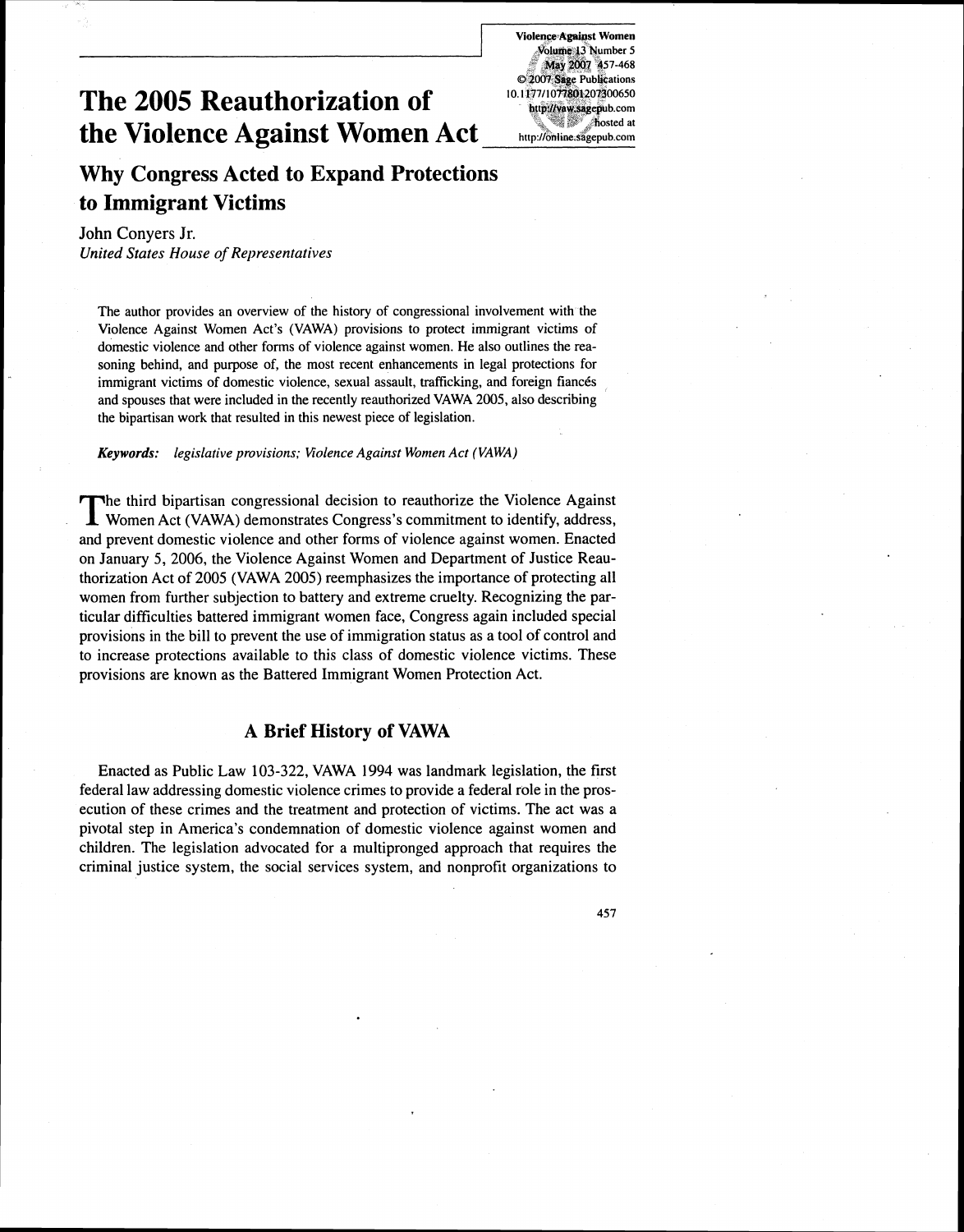cruelty in our nation. We have made important changes and adjustments to current law that will ensure that the broad range of domestic violence victims and their children have access to the immigration relief they need to escape from abuse and begin to rebuild their lives. I am particularly pleased that Congress was able to agree on passage of the first legislation to provide fiancés and spouses applying for K visas from abroad the ability to arm themselves with what can be lifesaving information and to truly regulate the IMB industry.

I offer my sincere appreciation to the chairman of the Judiciary Committee, F. James Sensenbrenner, who worked with me for the better part of last year on this bill in shared commitment to protect victims of domestic violence. In addition, I must thank Congressman Rick Larsen of Washington for his leadership on protecting unsuspecting foreign women who become victims of abuse by sponsoring IMBRA and working with Chairman Sensenbrenner and me on bringing IMBRA into this bill. I also offer special thanks to my Senate colleagues, Senator Arlen Specter, Senator Patrick Leahy, Senator Joseph Biden, and Senator Ted Kennedy, for their hard cooperative work to ensure that the VAWA of 2005 could be enacted this year.

John Conyers Jr., a Detroit Democrat, was reelected to the 14th Congressional District in November 2004, beginning his 20th term in the U.S. House of Representatives. Having entered the House of Representatives in 1964, Mr. Conyers is the second-most senior member in the House of Representatives. In Representative Conyers' 40-plus years in Congress, one of his many accomplishments was serving as the lead sponsor of the Violence Against Women Act of 1994 and the reauthorization of the acts in 2001 and 2005.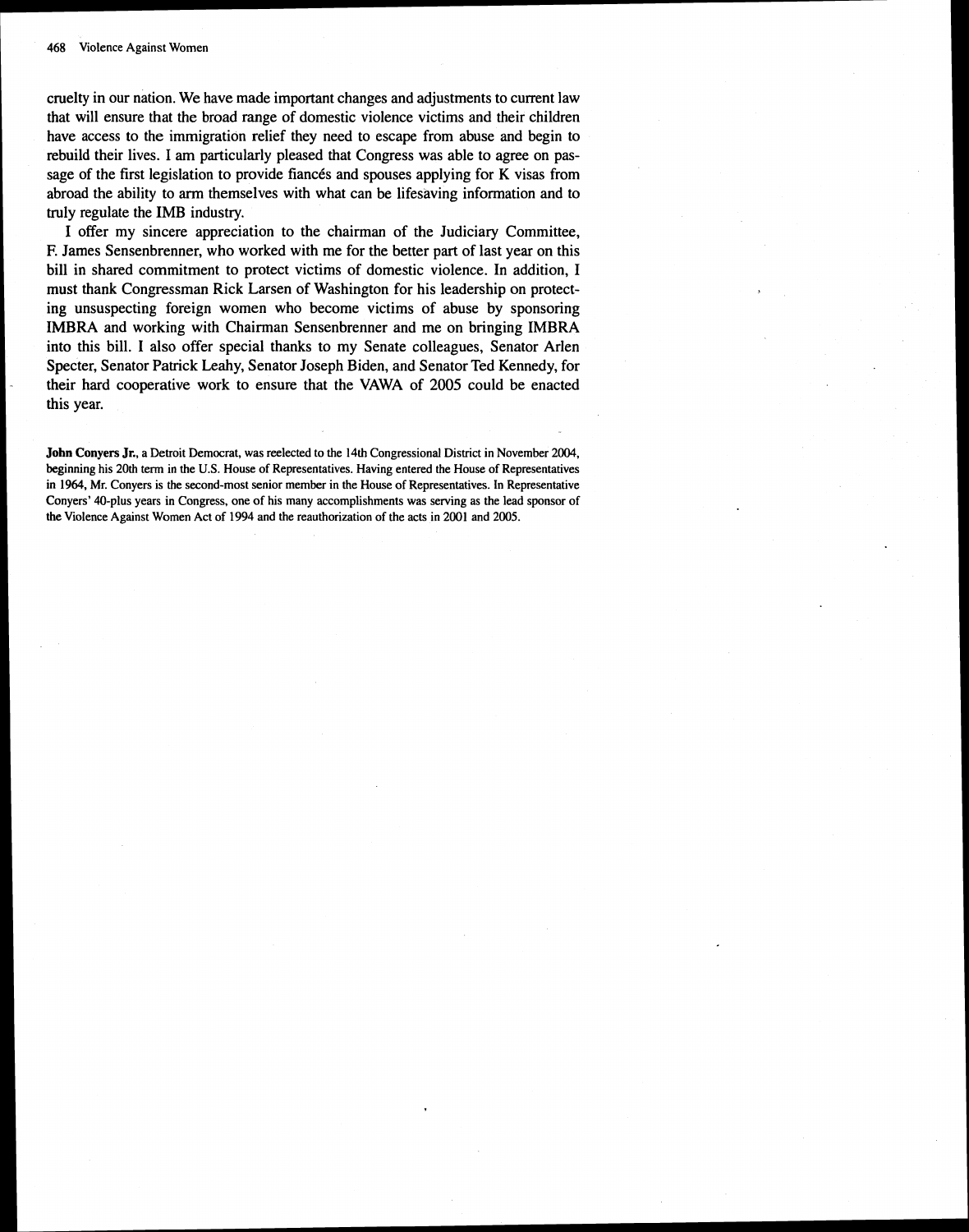collaborate to effectively respond to domestic violence. The legislation provided crucial funding to rape crisis centers and domestic abuse counseling centers to provide more adequate services to victims.

In addition, VAWA 1994 also served as a formal acknowledgment by the Congress that the disproportionately high number of foreign-born battered women was partially because of existing immigration laws. The House of Representatives Committee on the Judiciary, where I now serve as ranking member, found that domestic abuse problems are "tembly exacerbated in marriages where one spouse is not a citizen and the noncitizen's legal status depends on his or her marriage to the abuser." For example, the victim of abuse may be reluctant to file a civil protection order against her spouse because of fear of being deported from the country. When crafting the provisions of VAWA 1994, Congress was also concerned about the impact of an abusive household on immigrant children and extended VAWA's special protections to cover the children of battered immigrant women as well as the women themselves. Under VAWA 1994, battered immigrants whose abusive citizen and permanent resident spouses or parents used their immigration status as a means of afflicting abuse could attain lawful immigrant status without the approval or sponsorship of their abusive spouses. The legislation provided two avenues for attaining legal immigrant status, self-petitioning and suspension of deportation (now called cancellation of removal), under VAWA.

Although the Illegal Immigration Reform and Immigrant Responsibility Act (IIRAIRA) significantly reduced access to legal immigration status for most immigrants, it preserved access to VAWA immigration relief, extended limited publicbenefits access to immigrant victims applying for VAWA protection, and attempted to address the particular problem of domestic violence in marriages to U.S. citizens arranged by international marriage brokers (IMBs). In 2000, during the 106th Congress, VAWA was reauthorized, providing for the establishment of a legal assistance program for victims of domestic abuse and addressing circumstances that were not covered under VAWA 1994. VAWA 1994 failed to provide benefits to battered immigrants who were abused by U.S. citizens and lawful resident boyfriends and fiancés, immigrant spouses, children of abusive nonimmigrant visa holders, and noncitizen spouses and children of U.S. government employees and military personnel living abroad. Women's and domestic violence advocacy organizations urged Congress to address these concerns by passing the Battered Immigrant Women Protection Act of 2000 as a part of VAWA 2000, which extended benefits to the above-mentioned groups. Congress also amended the self-petitioning requirements outlined in VAWA 1994 to cover unknowing spouses of bigamists and children in abusive homes. Under VAWA 2000, children of battered immigrants could receive immigration relief along with their parents.

VAWA 2005 expanded protections to a broader class of victims by reauthorizing and increasing funding for programs that offer help to victims of domestic and dating violence, sexual assault, and stalking. VAWA 2005's expanded immigration protections were key components of our congressional efforts to fill gaps in legal protections, services, and information for all victims of violence against women.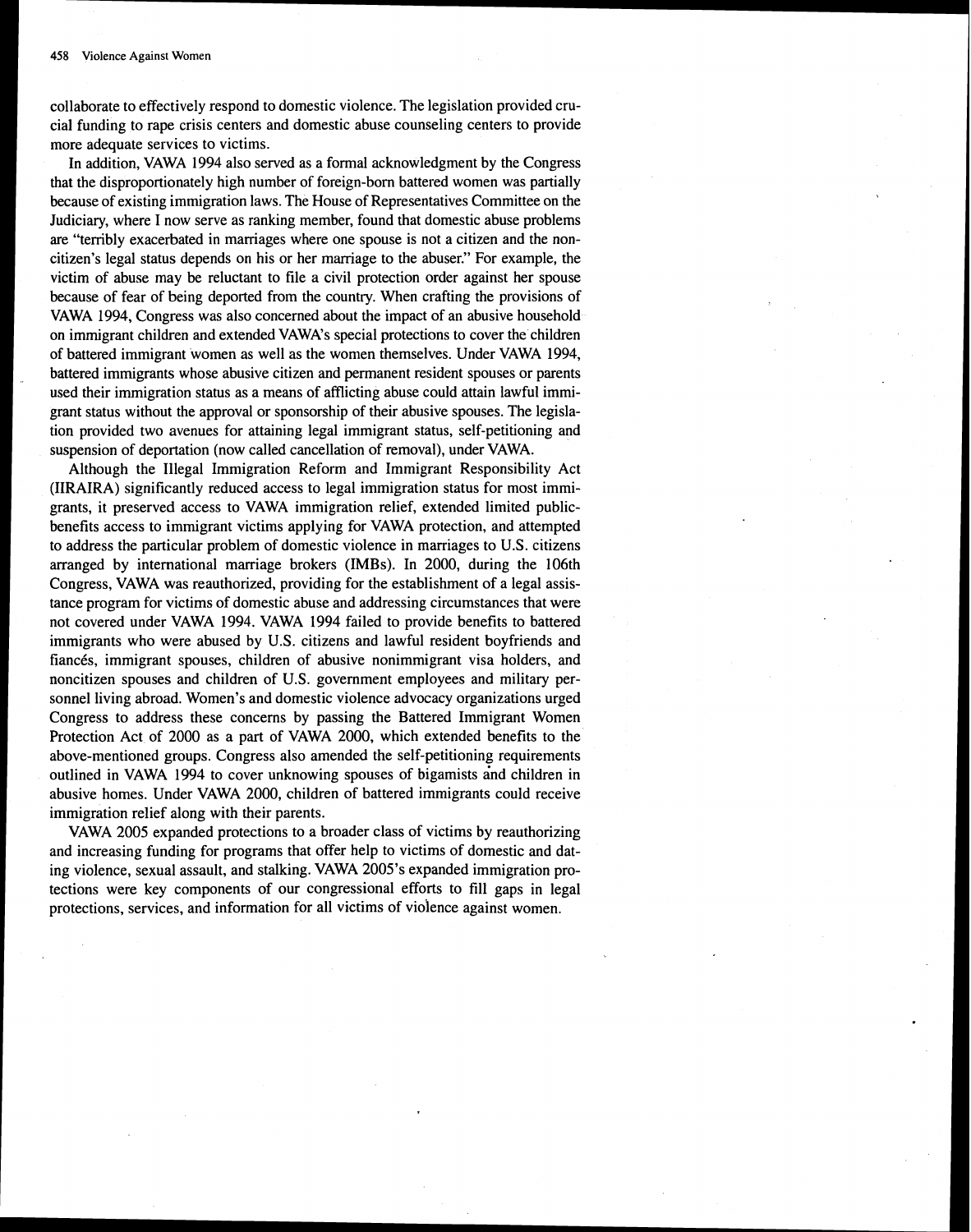# **An Overview of VAWA 2005**

As with the prior VAWA bills, VAWA 2005 contains provisions that exclusively serve to protect immigrant victims of domestic violence, sexual assault, and trafficking and foreign fiancés and spouses who fall victim to the increasingly predatory practices of IMBs. VAWA 2005's immigration protections are specifically targeted to offer remedies to alleviate violence against immigrant women that previous legislation had tried, but failed, to alleviate.

#### **Shared Authority**

In the context of trafficking cases and other immigration functions, VAWA 2005 contains language in Sections 801, 803, 804, 813, and 832 that is designed to amend sections of the Immigration and Nationality Act (INA) to reflect the current delegation of authority and reassignment of immigration functions from the Department of Justice to the Department of Homeland Security. Most of the Department of Justice's immigration functions were transferred to the Department of Homeland Security under the Department of Homeland Security Act of 2002 and were divided between the Bureaus of Customs and Border Protection (which includes ICE, the division of Immigration and Customs Enforcement) and Citizenship and Immigration Services (USCIS).

When the Department of Justice and the Department of Homeland Security are cited as having shared authority under VAWA 2005, Congress intended for that shared authority to be limited to instances in which the Department of Homeland Security is making an immigration determination in a case in which the Department of Justice has an active federal investigation or prosecution. In cases in which the investigation or prosecution is being conducted by a state or local prosecutor or by another federal government agency, the Department of Justice involvement may not be appropriate or required. In those cases, the federal decision-making authority remains with the Department of Homeland Security.

#### **Trafficking and Crime Victims**

VAWA 2000 created access to legal immigration status for victims of human trafficking (T visas) and certain victims of violent crime (including domestic violence and sexual assault). Section 801 of VAWA 2005 enhances protection for immigrant victims of trafficking and certain immigrant crime victims by reuniting them with their children and family members living abroad. In addition, Section 801 enhances protection for crime victims by making it possible for children and other designatedrelative U visa holders to remain in or come to the United States. These relatives will no longer need to prove "extreme hardship" to receive U visas as well.

Section 802 creates an exception to unlawful presence for victims of severe forms of trafficking who demonstrate that their trafficking experience was "at least one central reason" for their unlawful presence in the United States. Therefore,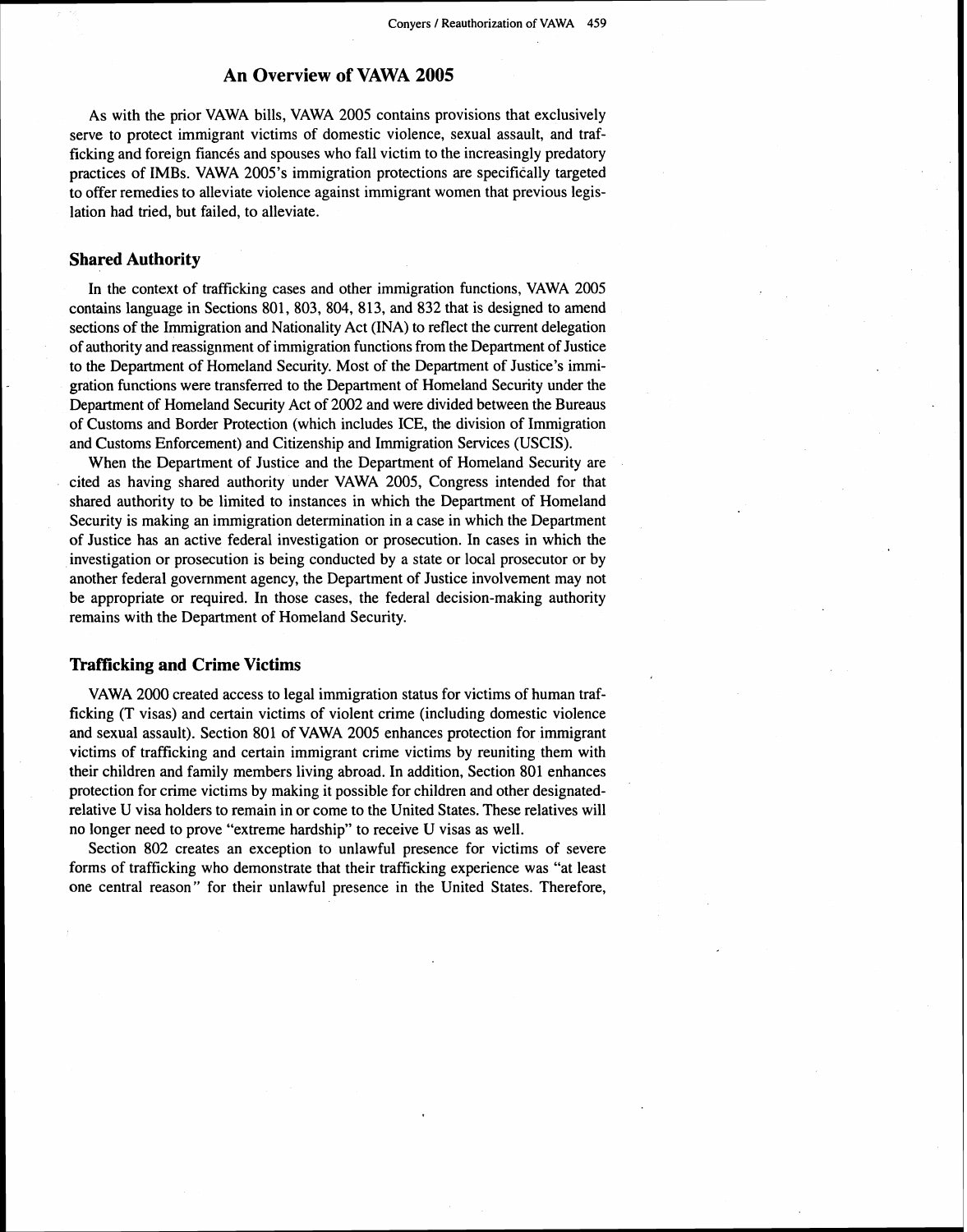unlawful presence will not bar these victims from adjusting to legal permanent residence if they can meet this standard, showing the link between being trafficked and being in the United States unlawfully. For the purposes of this section (and similarly for Sections 801, 805, and 812 of this act), Congress intended for the term *at least one central reason* to mean that the unlawful presence was caused by, or related to, the trafficking experience and its concurrent process of victimization. Just as this section provides a waiver of unlawful presence inadmissibility for T visa trafficking victims, it also relies on the Department of Homeland Security to exercise its discretion in determining good moral character, so that T visa recipients are not barred from attaining adjustment of status from a T visa.

Section 804 provides that immigrants can qualify for T status if they respond to, and cooperate with, requests for evidence and information from law enforcement officials. Under this provision, state and local law enforcement officials investigating or prosecuting trafficking-related crimes are permitted to file a request (and certification) asking the Department of Homeland Security to grant continued presence to trafficking victims. This section changes references in the INA to conform to the transfer of immigration functions from the Department of Justice to the Department of Homeland Security by replacing references to the attorney general with references to the Secretary of Homeland Security.

#### **Protections for Immigrant Children**

I believe that the expansions in protections for immigrant children contained in this act are particularly important. Section 805 ensures that immigrant children who are victims of incest and child abuse get full access to VAWA protections. When immigrants self-petition for permanent residence under VAWA, their application for adjustment of status will also serve as an adjustment application for any derivative children they may have. Derivative children of self-petitioners will receive lawful permanent residency along with their self-petitioning parents. In addition, Section 805 removes the 2-year requirement that resulted in requiring abused adopted children to live with the abusive parent for 2 years. It also ensures that child VAWA self-petitioners and derivative children have access to VAWA's aging-out protections and can also access any relief under the Child Status Protection Act for which they qualify. It provides additional time for victims of child abuse and incest to file VAWA self-petitions if they were younger than 21 when abused. Because it can take years for such victims to recognize their abuse, get treatment for it, and be able to come forward to assert their rights, VAWA 2005 gives these victims up until the day they turn 25 to file a VAWA self-petition for abuse that occurred when they were minors. In this context, Congress intended the term *at least one central reason* to mean that the delay in filing was caused by, or was related to, the child abuse or incest and its concurrent process of victimization.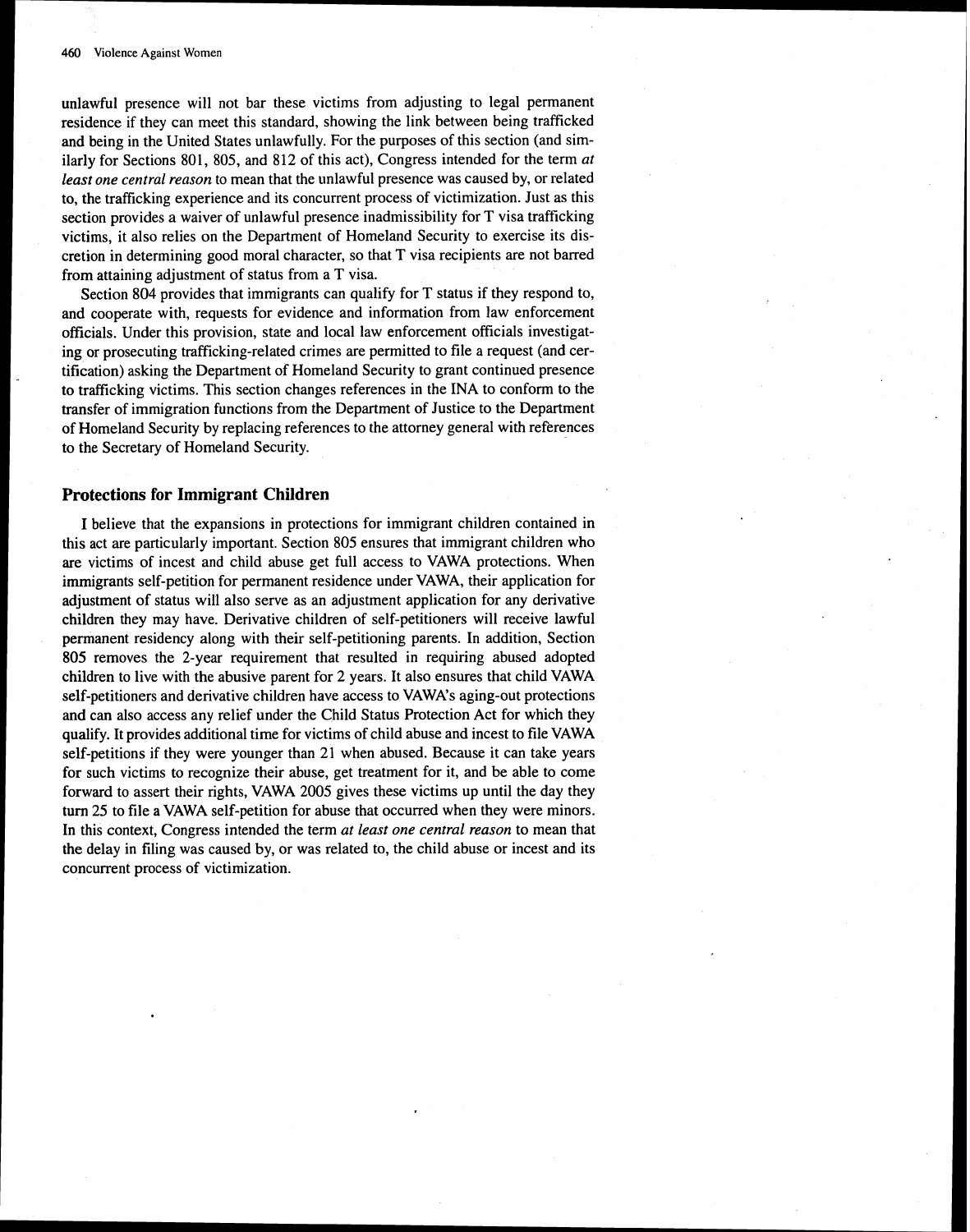#### **Adjudications by the VAWA Unit**

Section 811 defines a VAWA petitioner as an immigrant who has applied for classification or relief under a number of provisions of the INA. The law now ensures that all forms of immigration relief related to domestic violence, sexual assault, trafficking, or victimization of violent crime continue to be adjudicated by the specially trained VAWA unit.

In 1997, the INS consolidated adjudication of VAWA self-petitions and VAWArelated cases in one specially trained unit that adjudicates all VAWA immigration cases nationally. The unit was created "to ensure sensitive and expeditious processing of the petitions filed by this class of at-risk applicants," to "[engender] uniformity in the adjudication of all applications of this type," and to "[enhance] the Service's ability to be more responsive to inquiries from applicants, their representatives, and benefit granting agencies" (see 62 Fed. Reg. 16607-16608, 1997). T visa and U visa adjudications were also consolidated in the specially trained VAWA unit (see USCIS Interoffice Memorandum HQINV 50/1, August 30, 2001, from Michael D. Cronin to Michael A. Pearson, 67 Fed. Reg. 4784, January 31, 2002).

This specially trained VAWA unit ensures consistency of VAWA adjudications and can effectively identify eligible cases and deny fraudulent cases. Maintaining a specially trained unit with consistent and stable staffing and management is critically important to the effective adjudication of these applications.

Consistent with these procedures, I believe that the same specially trained unit that adjudicates VAWA self-petitions and T and U visa applications should process the full range of adjudications, adjustments, and employment authorizations related to VAWA cases (including derivative beneficiaries, VAWA Cuban, VAWA NACARA 202 and 203, battered spouse waivers, special work authorization under INA Section 106, parole for VAWA petitioners, and VAWA cancellation applicants and their children) filed with the Department of Homeland Security. I also encourage the Department of Homeland Security to promote consistency in VAWA adjudications by defining references to domestic violence in the INA as "battery or extreme cruelty," the domestic abuse definition codified in VAWA 1994, IIRAIRA, and regulations implementing the battered spouse waiver.

#### **Battered Spouse Waiver: Removal of Conditional Status**

In addition, under current law, the secretary of homeland security can remove the conditional status of an immigrant who became a permanent resident as the spouse of a U.S. citizen without joint filing of a petition with the abusive U.S. citizen spouse if they can show hardship, battery, or certain other factors. It is important for immigrant victims that applications for such relief may be amended to change the ground or grounds for such relief without having to be resubmitted, thus avoiding delays that increase danger for victims.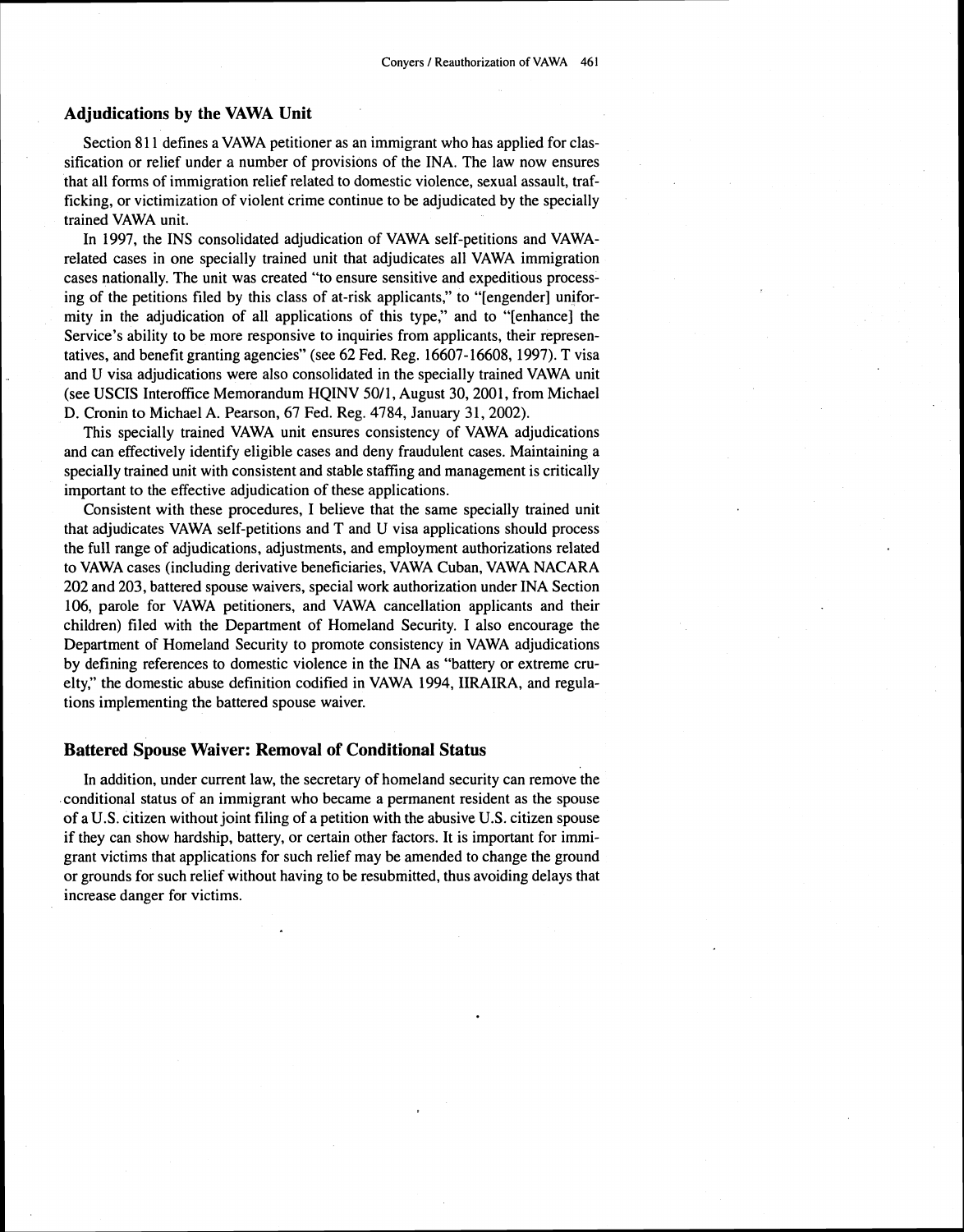#### **Expanding VAWA Access to Additional Victims**

**VAWA** 2000 included new provisions to protect certain domestic violence victims outside of the United States. Victims of domestic violence who were outside of the United States were allowed to file **VAWA** self-petitions if they were abused by a U.S. citizen or lawful permanent resident spouse and either were abused in the United States or their abuser was a member of the uniformed services or a federal government employee. Modeled after the **VAWA** 2000 protection offered to children on **VAWA** cancellation of removal grantees, existing parole provisions should be used to ensure that approved **VAWA** petitioners, their derivative children, and children of trafficking victims can enter the United States.

Section 812 provides that a **VAWA** petitioner seeking cancellation of removal or **VAWA** suspension as a battered immigrant is not subject to penalties for failing to depart after agreeing to a voluntary departure order if the battery or extreme cruelty, trafficking, or criminal activity provided at least one central reason related to the immigrant's failure to depart. In this context, the term *at least one central reason* is intended to mean that the failure to depart was caused by, or related to, the battering or extreme cruelty experience and its concurrent process of victimization. Section 813 is designed to address a number of problems for immigrant victims in removal proceedings. The definition of *exceptional circumstances* will now include battering or extreme cruelty. Important clarifications are made to ensure that immigration judges can grant victims the domestic violence victim waivers we created in **VAWA** 2000.

I particularly want to emphasize the importance of the protections from reinstatement of removal that were created in this act for immigrant victims. Under current law, victims of domestic abuse, sexual assault, stalking, or trafficking who have been ordered removed, including through expedited removal, are subject to reinstatement of removal if they depart the United States and attempt to reenter. Once they are reinstated in removal proceedings, they cannot obtain **VAWA,** T, and U relief, even if they have a pending application for such relief. However, the law currently gives the Department of Homeland Security the discretionary authority to consent to the readmission of a previously removed immigrant using the existing 1-212 process. Recognizing the harsh consequences some domestic violence victims may face, Congress encourages the Department of Homeland Security to make use of its discretion in granting readmission to appropriately assist immigrants with humanitarian cases such as victims of domestic violence, sexual assault, and trafficking and crime victims who are cooperating in criminal investigations. (This is noted in the bipartisan House legislative history and the sense of Congress expressed in Section 813(b) of the Senate-passed bill.)

#### **Expansion of Work Authorization for VAWA Victims**

Section 814 provides that an immigrant with an approved **VAWA** petition may be granted work authorization. U visa applicants are provided work authorization under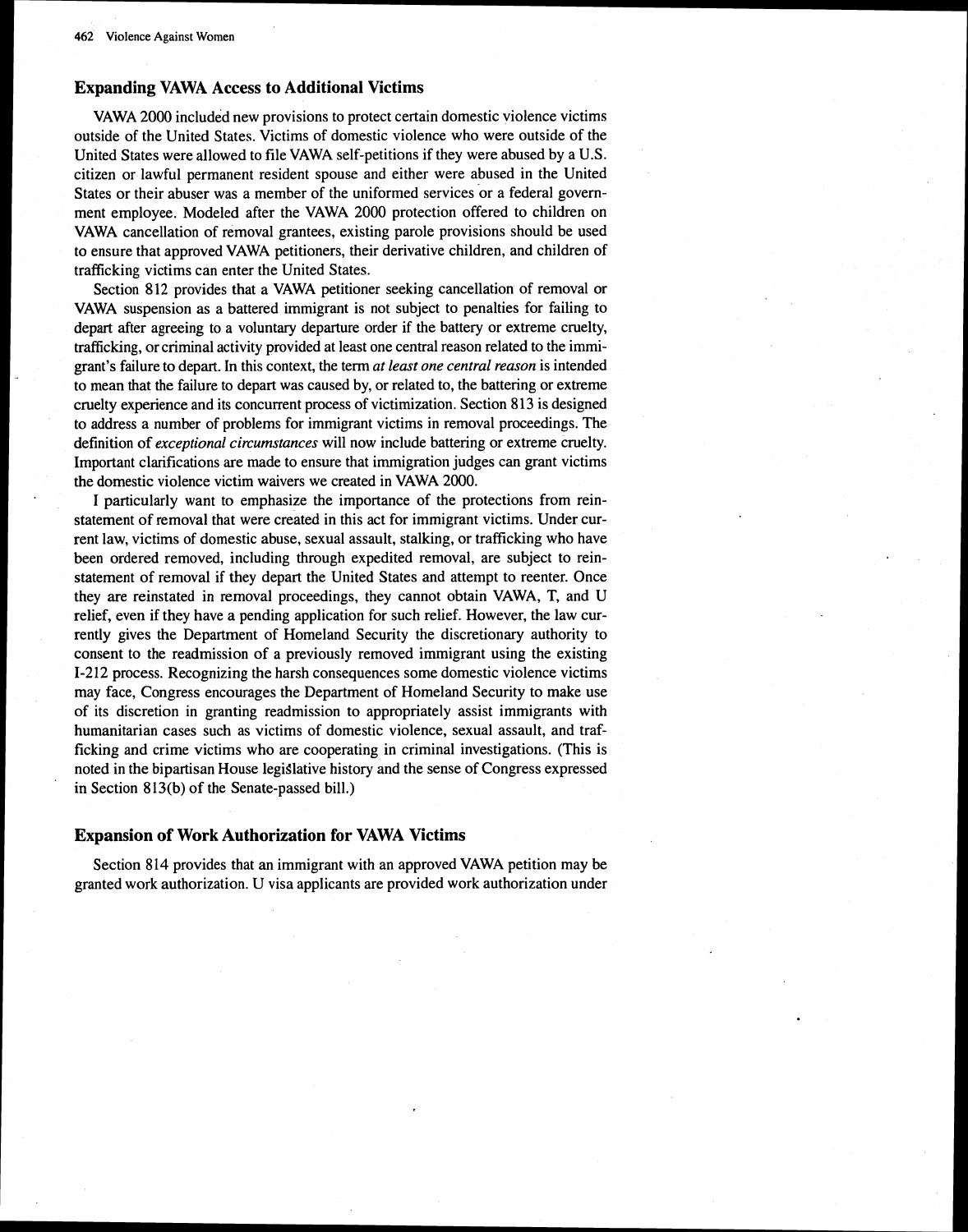existing law. This section gives the Department of Homeland Security statutory authority to grant work authorization to approved VAWA self-petitioners without having to rely on deferred action. Therefore, an immigrant spouse admitted under the A (foreign diplomats), E-3 (Australian investor), G (international organizations), or H (temporary worker) visa nonimmigrant programs accompanying or following to join a principal immigrant can be granted work authorization if the spouse demonstrates that during the marriage he or she (or a child) was battered or subjected to extreme cruelty perpetrated by the principal immigrant. The goal is to reduce domestic violence by giving victims tools to protect themselves and hold abusers accountable. Research has found that financial dependence on an abuser is a primary reason that battered women are reluctant to cooperate in their abuser's prosecution. With employment authorization, many abused spouses protected by this section will be able to attain work providing them with the resources they need to take action to stop the domestic violence. The specially trained CIS unit will adjudicate these requests.

#### **Enhancing Confidentiality Protections**

Section 8 17 of VAWA 2005 contains some of the most important new protections for immigrant victims. This section enhances VAWA's confidentiality protections for immigrant victims and directs immigration enforcement officials not to rely on information provided by an abuser, his family members, or agents to arrest or remove an immigrant victim from the United States. Threats of deportation are the most potent tool abusers of immigrant victims use to maintain control over and silence their victims and to avoid criminal prosecution. In 1996, Congress created special protections for victims of domestic violence against disclosure of information to their abusers and to prevent the use of information provided by abusers in removal proceedings. In 2000, and in the 2005 act, Congress extended these protections to cover victims of trafficking and certain crimes and others who qualify for VAWA immigration relief. These provisions are designed to ensure that abusers and criminals cannot use the immigration system against their victims. Examples include abusers using the Department of Homeland Security to obtain information about their victims, including the existence of a VAWA immigration petition; interfering with or undermining their victims' immigration cases; and encouraging immigration enforcement officers to pursue removal actions against their victims.

Immigration enforcement agents and government officials covered by this section must not initiate contact with abusers, call abusers as witnesses, or rely on information furnished by or derived from abusers to apprehend, detain, and attempt to remove victims of domestic violence, sexual assault, and trafficking, as prohibited by Section 384 of IIRAIRA. In determining whether a person furnishing information is a prohibited source, primary evidence should include, but not be limited to, court records, government databases, affidavits from law enforcement officials, and previous decisions by Department of Homeland Security or Department of Justice personnel. Other credible evidence must also be considered. Government officials are encouraged to consult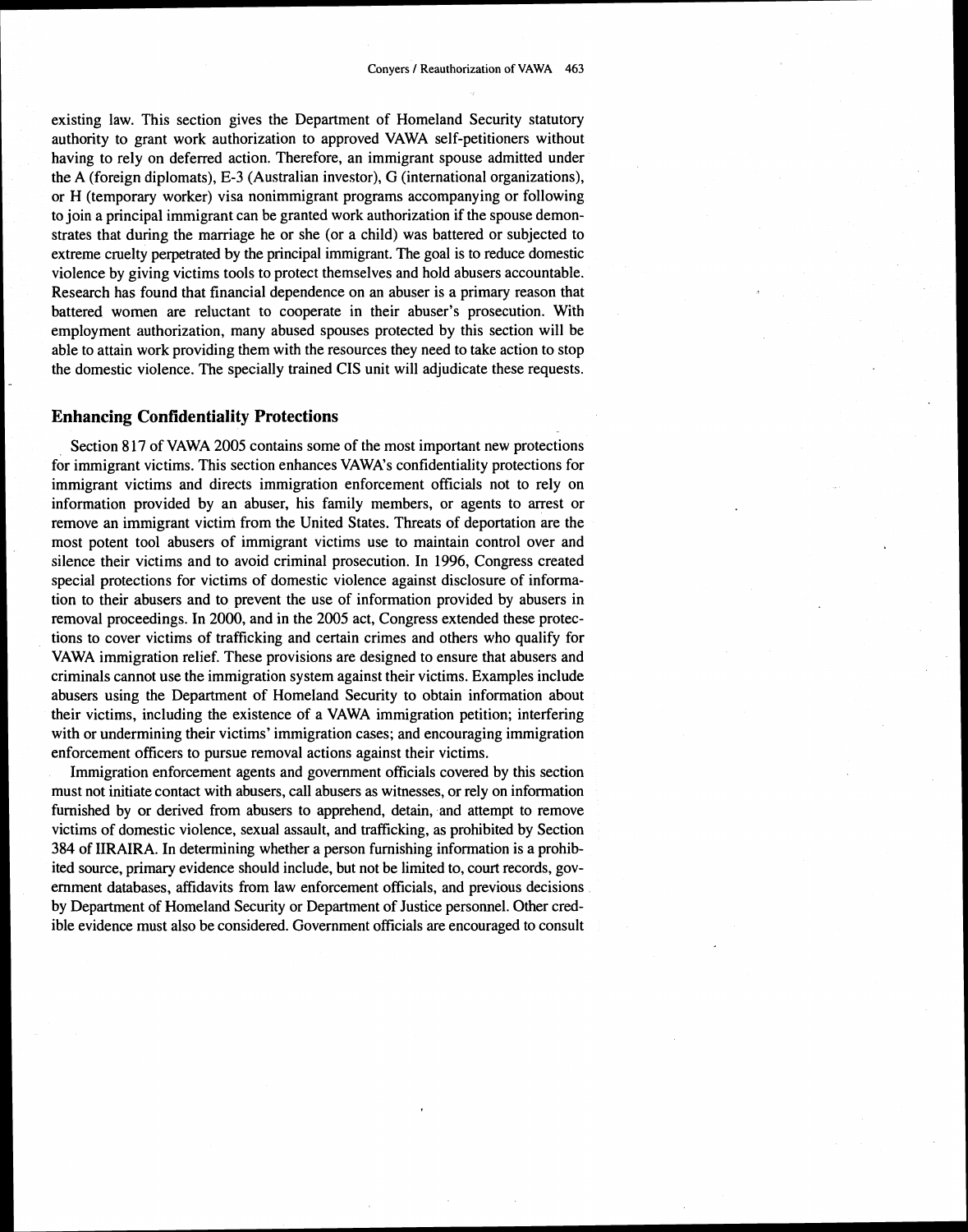with the specially trained VAWA unit in making determinations under the "any credible evidence" standard. I believe that all investigation and enforcement of these provisions should be done by the Office of Professional Responsibility of the Justice Department. For consistency, these cases need to be centralized in one division, and I believe that this office is best equipped to address these cases.

Similarly, Congress is concerned that there are victims with approved VAWA applications who are still being removed from the country, though such enforcement should not take place once their applications have been approved. Instead, the current practice of granting deferred action to approved VAWA self-petitioners should continue. Immigrants with deferred action status should not be removed or deported. Immigration enforcement agents should not revoke prima facie determinations and deferred action grants. The specially trained VAWA unit should review such cases to determine whether or not to revoke a deferred action grant. Immigration enforcement officials at ICE do not have authority to overrule a CIS grant of deferred action to an immigrant victim. Immigration enforcement officers should refer immigrants they encounter who may qualify for relief under this act to immigration benefits adjudicators handling VAWA cases at CIS.

This act amends VAWA confidentiality protections in IIRAIRA to conform with the current practice of extending these protections to the Departments of Homeland Security and State, in addition to the Department of Justice. These protective provisions were designed to assure that the secretary of homeland security, the attorney general, and the secretary of state may not use information furnished by, or derived from information provided solely by, an abuser, crime perpetrator, or trafficker to make an adverse determination of admissibility or removal of an immigrant victim. However, information in the public record and government databases can be relied on, even if government officials first became aware of it through an abuser.

Nothing in Section 817 should prevent information from being disclosed (in a manner that protects victim confidentiality and safety) to the chairpersons and ranking members of the House and Senate Judiciary Committees, including the Immigration Subcommittees, in the exercise of their oversight authority. This section also gives the specially trained VAWA unit the discretion to refer victims to nonprofit organizations to obtain a range of needed assistance and victim services. Referrals should be made to programs with expertise in providing assistance to immigrant victims of violence and can be made only after obtaining written consent from the immigrant victim. Furthermore, an applicant should be able to designate a safe organization through which governmental agencies may communicate with him or her.

Section 817 also requires that the Department of Homeland Security and the Department of Justice provide guidance to their officers and employees who have access to information protected by Section 384 of IIRAIRA, including protecting victims of domestic violence, sexual assault, trafficking, and other crimes from the harm that could result from inappropriate disclosure of information. Congress encourages the specially trained VAWA unit and CIS VAWA policy personnel to (a) develop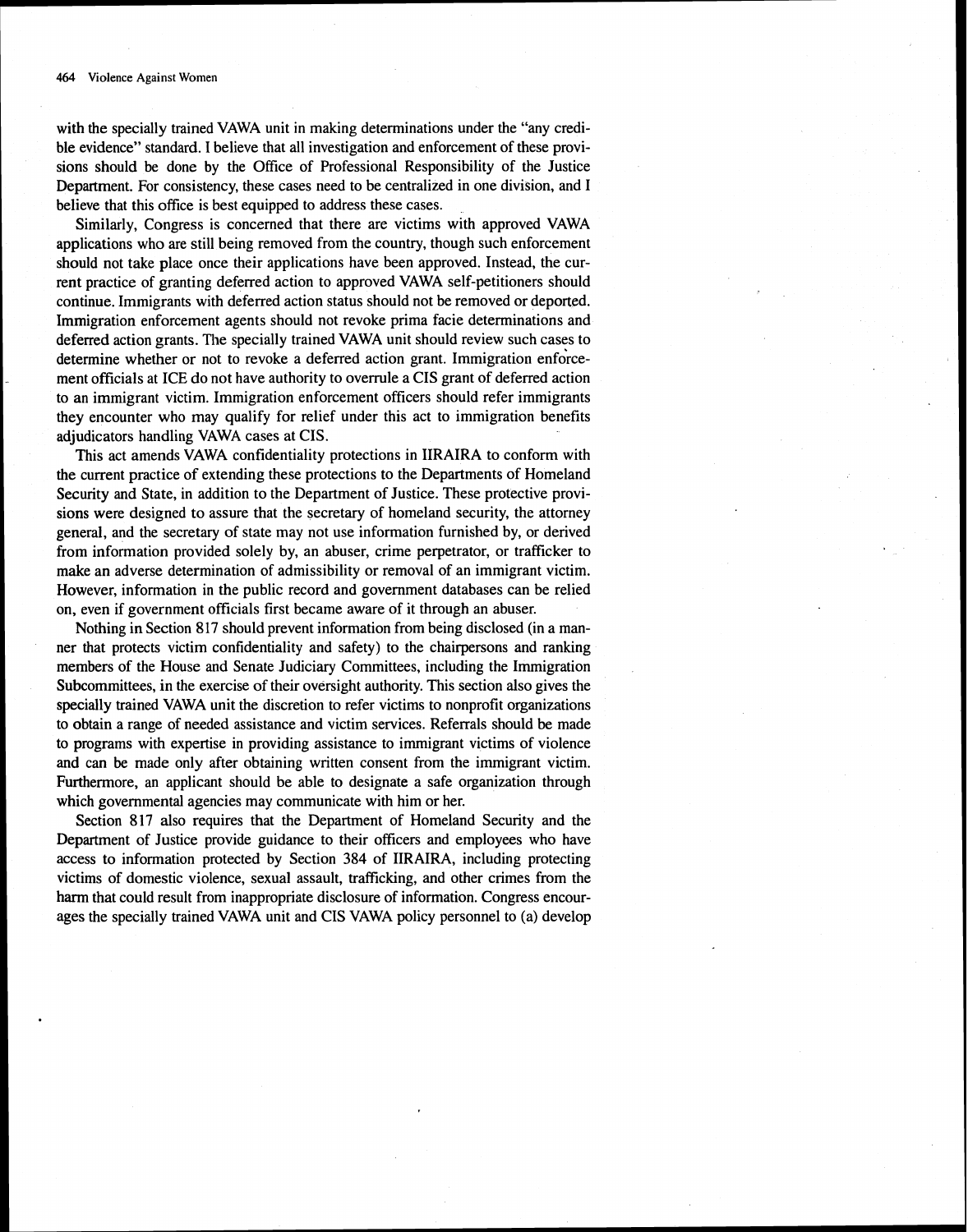a training program that can be used to train Department of Homeland Security staff, trial attorneys, immigration judges, and other Department of Justice and Department of State staff who regularly encounter immigrant victims of crimes and (b) craft and implement policies and protocols on appropriate handling by Department of Homeland Security, Department of Justice, and Department of State officers of cases under VAWA 1994,2000, and 2005 and IIRAIRA.

#### **Clarifying Motions to Reopen**

Section 825 contains a number of amendments that are particularly important to me. Protecting victims of domestic violence from deportation and ensuring that they can have their day in court before an immigration judge to file for VAWA-related immigration relief is a central focus of all VAWA immigration protections that I have helped develop since 1994. This section contains amendments that clarify the VAWA 2000 motions to reopen for abused immigrants, enabling otherwise eligible VAWA applicants to pursue VAWA relief from removal, deportation, or exclusion. This section provides that the limitation of one motion to reopen a removal proceeding shall not prevent the filing of one special VAWA motion to reopen. In addition, a VAWA petitioner can file a motion to reopen removal proceedings after the normal 90-day cutoff period, measured from the time of the final administrative order of removal. The filing of a special VAWA motion to reopen shall stay the removal of the immigrant pending final disposition of the motion, including exhaustion of all appeals, if the motion establishes a prima facie case for the relief. One motion to reopen may be filed by a VAWA applicant following the enactment of VAWA 2005. Therefore, immigrants who filed and were denied special VAWA motions under VAWA 2000 may file one new motion under this act.

In addition, I feel it is very important that the victim service providers, protection order courtrooms, and family courts are places to which victims can safely turn for help without worrying that their abuser may have sent immigration enforcement ofticers after them when they are seeking help and protection. Section 825(c) establishes a system to verify that removal proceedings are not based on information prohibited by Section 384 of IIRAIRA. When any part of an enforcement action is taken leading to such proceedings against an immigrant at these kinds of locations, the Department of Homeland Security must disclose these facts in the notice to appear issued against the immigrant. The agency must certify that such an enforcement action was taken but that the Department of Homeland Security did not violate the requirements of Section 384 of IIRAIRA. The list of locations includes a domestic violence shelter, a rape crisis center, and a courthouse if the immigrant is appearing in connection with a protection order or child custody case. Persons who knowingly make a false certification shall be subject to penalties. Removal proceedings filed in violation of Section 384 of IIRAIRA shall be dismissed by immigration judges. However, further proceedings can be brought if not in violation of Section 384.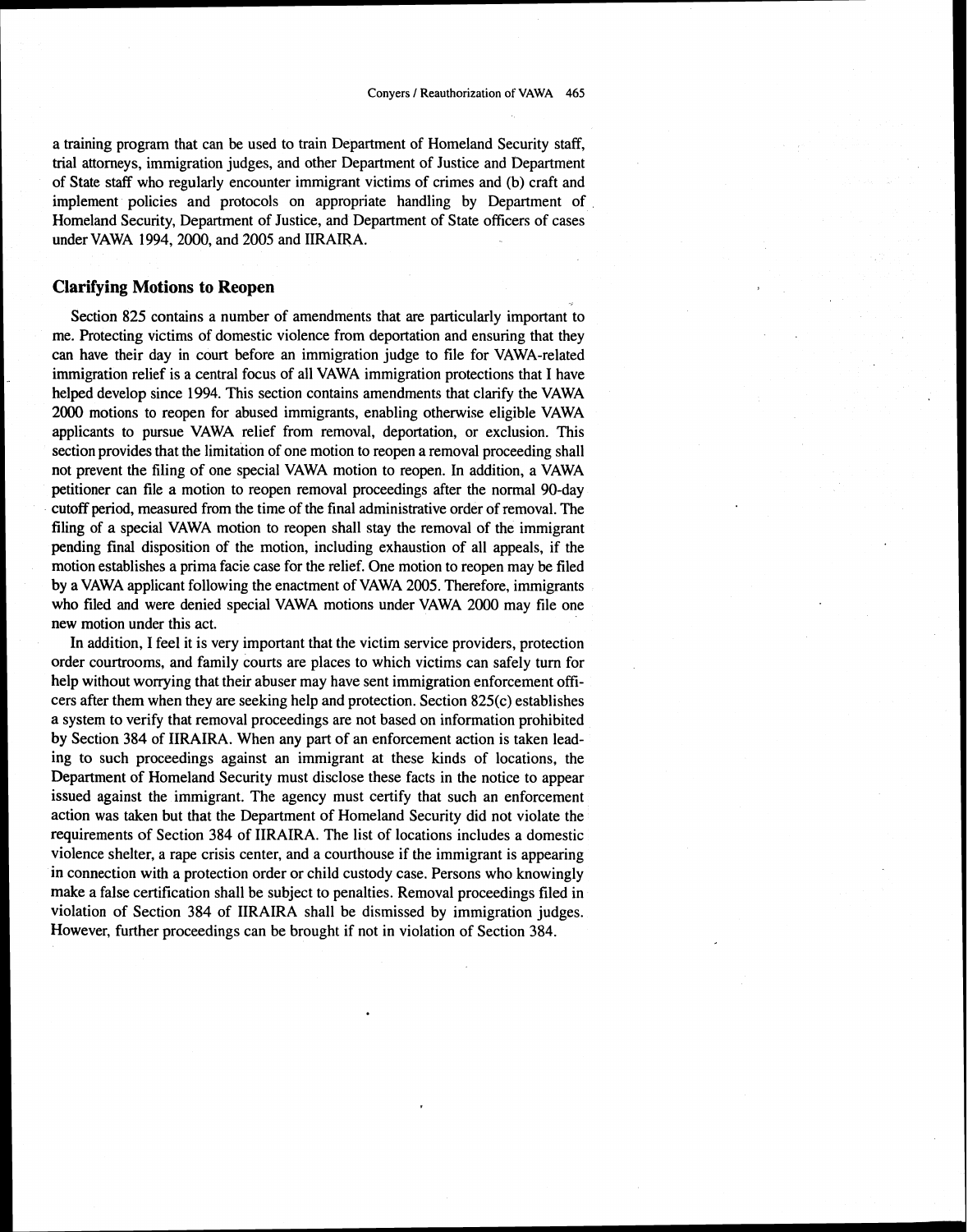# **Ensuring Identity Protection Under New REAL ID Requirements**

I also want to highlight the important protections for all battered women and stalking victims contained in Section 827 of this bill. With respect to laws and regulations governing identification cards and drivers licenses, VAWA 2005 requires the Department of Homeland Security and the Social Security Administration (SSA) to give special consideration to victims of domestic abuse, sexual assault, stalking, or trafficking who are entitled to enroll in state address confidentiality programs and whose addresses are entitled to be suppressed under state or federal law (including VAWA confidentiality provisions) or suppressed by a court order.

The REAL ID Act of 2005 imposed a new national requirement that all applicants for driver's licenses or state identification cards must furnish their physical residential address to obtain a federally valid license or identification card. This requirement jeopardizes victims of domestic abuse, sexual assault, stalking, or trafficking who may be living in confidential battered women shelters or fleeing their abuser, stalker, or trafficker. In recognition of the dangers of this requirement, the Department of Homeland Security and SSA are instructed to give special consideration to victims of domestic abuse, sexual assault, stalking, or trafficking by allowing certain victims to use an alternate safe address in lieu of their physical residential address.

I understand that a driver's license or identification card is necessary for victims to board an airplane or train to flee danger. Many confidentiality programs are currently in place on both federal and state levels to ensure that the dual goals of economic security and victim safety are reached by allowing an individual to choose an alternate address on her driver's license. This will provide an exception for those victims who are entitled to enroll in state address confidentiality programs, whose addresses are entitled to be suppressed under state or federal law or suppressed by a court order, or who are protected from disclosure of information pursuant to 8 U.S.C. Section 1367, ensuring the continued protection and necessary mobility for these women and their families.

#### **Implementation**

As ranking member of the House Judiciary Committee, I have been particularly concerned about the significant delays that have occurred between the effective dates of VAWA 1994 and VAWA 2000 laws and the issuance of implementing regulations that are needed so that immigrant victims can receive the protections Congress has created for them. In applying such regulations, in the case of petitions or applications affected by the changes made by these acts, there shall be no requirement to submit an additional petition, application, or certification from a law enforcement agency. The date of the application for interim relief will establish the priority date from which time will be counted for adjustment of status to lawful permanent residency. However, the Department of Homeland Security may request additional evidence be submitted when the documentation supporting an outstanding VAWA